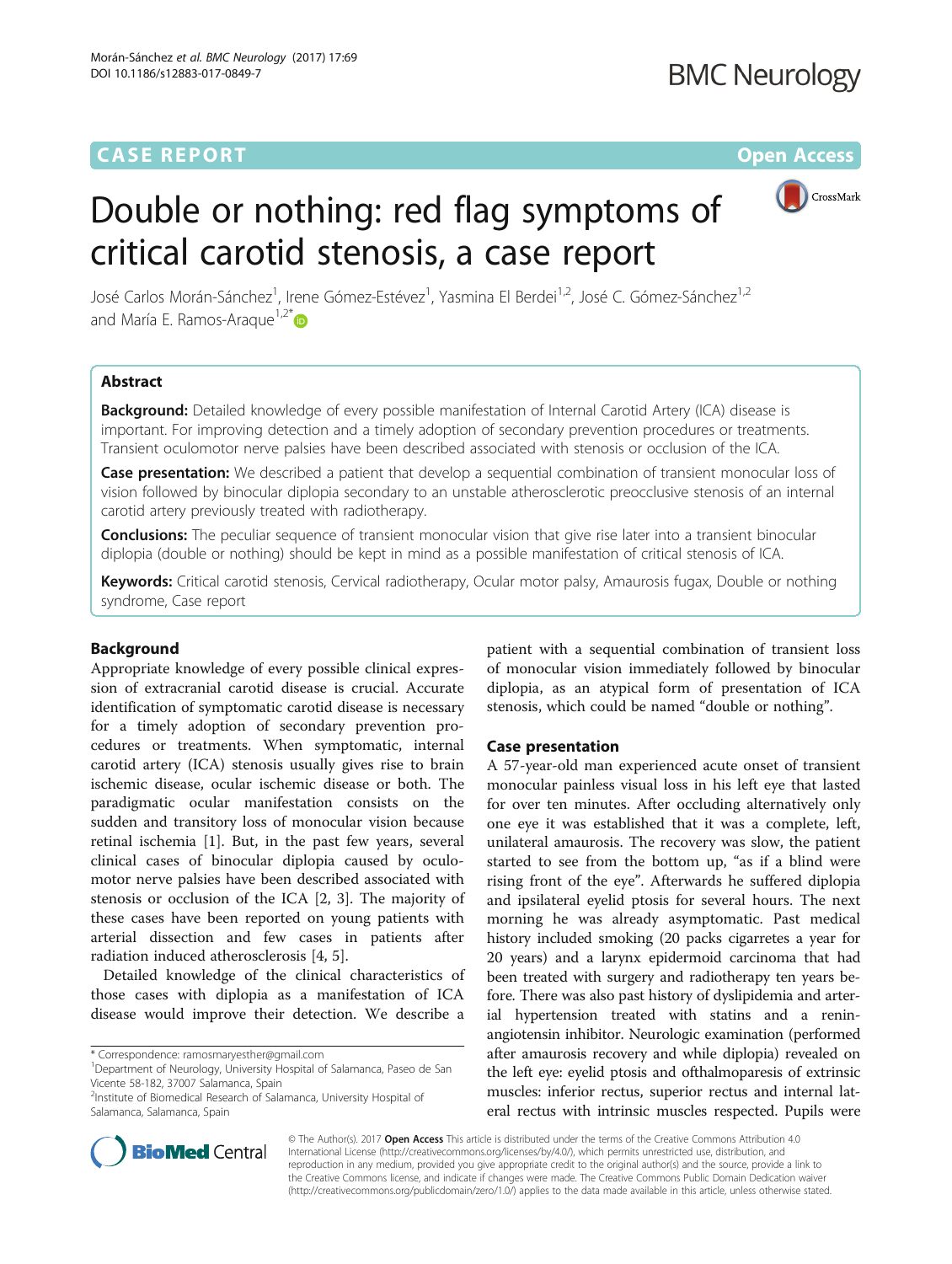equal in size with conserved direct photomotor reflex and a consensual response. General examination showed firstdegree obesity and tracheotomy. Urine and blood analysis (including autoimmune analysis, and serology for neurotropic infectious agents -Treponema Pallidum, Brucella Spp, Borrelia Burgdorferi, Cytomegalovirus, Epstein Barr, Herpex simplex, Varicella Zoster- and acute phase reactants) were normal with the exception of a tiny rise in High density lipoprotein (HDL) cholesterol. Findings on head computed tomography (CT) 3 h after the onset of symptoms were normal. A pattern compatible with a critical occlusion/obstruction of the left ICA was revealed on ultrasonographic study of the supra-aortic trunks: the peak systolic velocity was undetectable, the lumen of the artery was markedly narrowed at colour and power Doppler ultrasound. The atherosclerotic plaque was heterogeneous, hypoechoic, the surface was smooth.

Cranial magnetic resonance (MR) and MR angiography of the supra-aortic trunks showed an acute infarct on the left lentiform nucleus (Fig. 1), as well as a 95% and 60% stenosis of the left and right ICA respectively. MR cuts including the midbrain and orbit are shown in Fig. [2.](#page-2-0) These carotid stenosis were confirmed on digital subtraction angiography (DSA), an occlusion was observed in the ICA from its origin. The circulation of the left internal carotid artery came from collateral flow through the anterior communicating artery. The left ophthalmic artery blood supply was obtained through the anterior communicating artery of the circle of Willis and flow reversal of the left anterior cerebral artery (Fig. [3](#page-2-0)). The ophthalmic artery is a branch of the internal carotid artery. Carotid balloon angioplasty and the placement of an endoprosthesis with embolic protection system (The Carotid Wallstent Monorail Endoprosthesis with the Boston Scientific embolic protection system type FilterWire EZ™, and diameter guidewire of 0.014 in - 0.36 mm-) on the left ICA were performed without complications (Fig. 1). During 8 weeks after the surgery the patient was under double antiplatelet regimen with clopidogrel 75 mg/day and acetylsalicylic acid 300 mg/ day. Thereafter he has been under single treatment with acetylsalicylic acid 300 mg/day. After a 3 year follow up, the patient has not suffered any new symptom. Control sonographic studies have confirmed the permeability of the operated artery.

# Discussion and conclusion

This case shows the unique sequence of transient monocular visual loss with, thereafter, transient third nerve palsy, in a patient with a complicated atherosclerotic plaque on ipsilateral extracranial ICA and significant atherosclerosis in other supra-aortic trunks.

Amaurosis fugax and diplopia were caused by retinal and third cranial nerve ischemia respectively, both on the left side.

Amaurosis fugax is a transitory loss of the monocular vision due to ischemia on the territory irrigated by the ophthalmic artery. Theoretically complete acute palpebral ptosis could trick the patient into thinking that he had lost his vision. But a quick examination by either the patient or an external subject can help discern which the cause of the loss of vision is.

The mechanism for amaurosis fugax could have been arterial-arterial embolism coming from an extracranial ICA mural thrombus and/or atheromatous material, explaining to the silent ipsilateral cerebral infarction on MR. The associated generalized arteriopathy of the other supra-aortic trunks could have determined a higher drop in the retinal-choroidal blood flow.

Ischemic neuropathy of the Third cranial nerve due to extracranial carotid arteriopathy is an uncommon occurrence.

Third cranial nerve vasa nervorum come from a complex network of multiple small branches. This anastomotic plexus is supplied in its anterior segments, from the maxillary and ophthalmic arteries. Posteriorly, posterior cerebral and cavernous portion of internal carotid branches, give rise other vessels for the network [\[2](#page-3-0)]. This



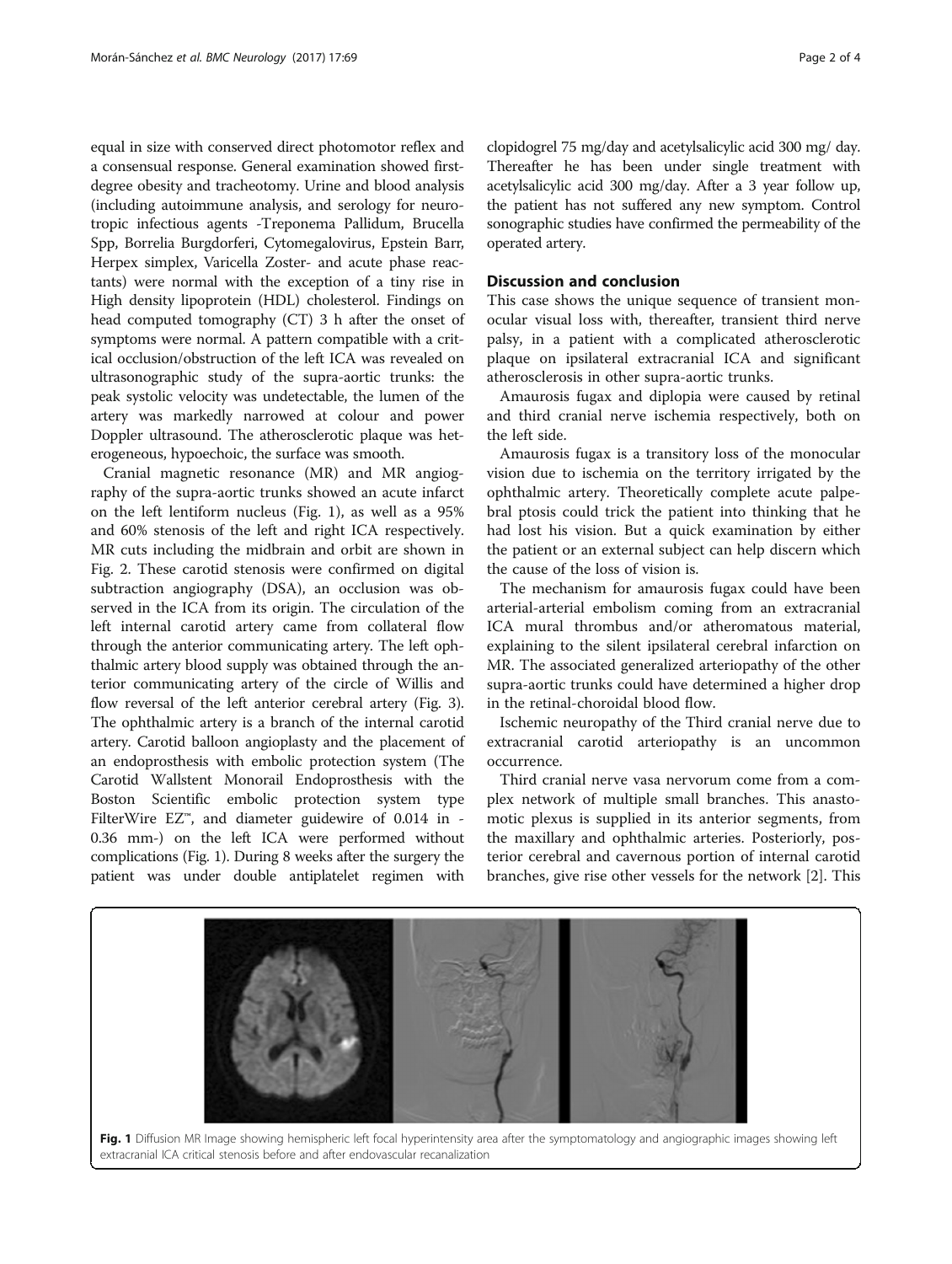<span id="page-2-0"></span>